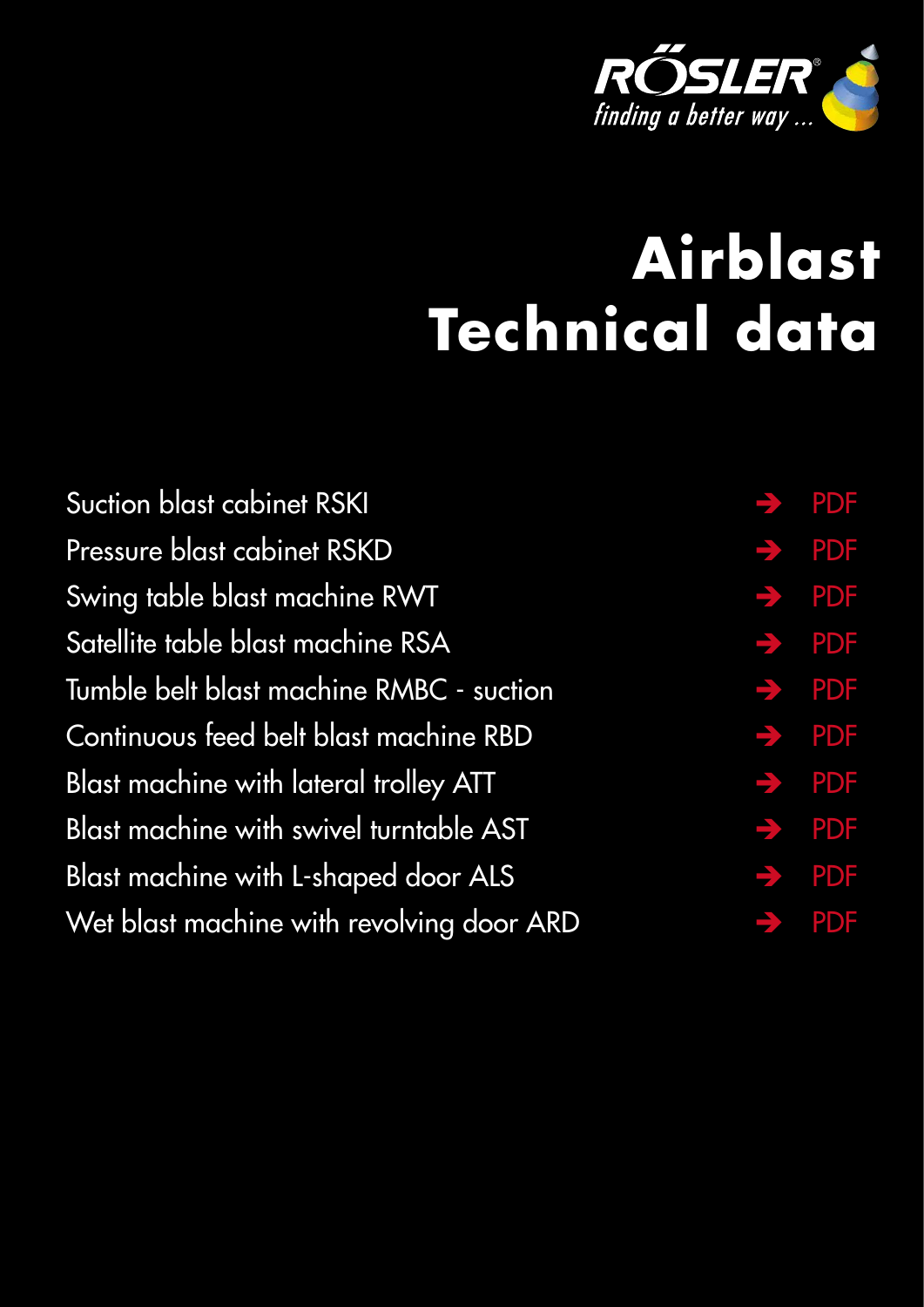

# <span id="page-1-0"></span>*Suction blast cabinet RSKI*



- Frontal door provides opening to the blast chamber to the center of the work piece floor grate
- Work piece loading with crane of forklift truck with ease
- Large inspection window arranged at a steep angle to enable clear viewing
- Integrated high performance cartridge dust collector
- All seals placed outside of the blast zone
- Pressure or suction blast system
- Auxiliary coarse particle screen supplied as standard
- Compact and proven equipment design
- Lighting arranged externally through separate opening in the ceiling
- No pockets for potential blast media deposits on the inside of the cabin
- Various accessories for manual or semi-automatic operation

| Dimensions and technical data:                             | <b>RSKI 700</b>          | <b>RSKI 1000</b>       | <b>RSKI 1400</b>       |
|------------------------------------------------------------|--------------------------|------------------------|------------------------|
| Overall width (mm)                                         | 1.070                    | 1.370                  | 1.770                  |
| Overall depth (mm)                                         | 1.700                    | 1.930                  | 2.010                  |
| Overall height (mm)                                        | 1.710                    | 1.740                  | 1.780                  |
| Blast chamber width (mm)                                   | 690                      | 990                    | 1.390                  |
| Blast chamber depth (mm)                                   | 750                      | 1.000                  | 1.070                  |
| <b>Blast chamber height (mm)</b>                           | 600                      | 710                    | 740                    |
| Suction blast gun                                          | <b>SPI 28</b>            | <b>SPI 38</b>          | <b>SPI 38</b>          |
| <b>Quantity (pieces)</b>                                   | $1$ (up to 2)            | $1$ (up to 4)          | $1$ (up to 4)          |
| Air nozzle Ø (mm)                                          | $2,0-3,0$                | $3,0 - 6,0$            | $3,0 - 6,0$            |
| Blast nozzle Ø (mm)                                        | 6,5                      | $8,0-14,0$             | $8,0-14,0$             |
| <b>Blast nozzle material</b>                               | Ceramic/boron<br>carbide | Steel/boron<br>carbide | Steel/boron<br>carbide |
| Compressed air requirements/<br>nozzle at 3 bars $(m^3/h)$ | 20                       | $20 - 80$              | $20 - 80$              |
| <b>Accessories</b>                                         |                          |                        |                        |
| Rotary basket/turn table                                   | $\bullet/\bullet$        | $\bullet/ \bullet$     | $\bullet/ \bullet$     |
| Satellite stations SAT (pieces)                            |                          | 12                     | 18                     |
| Special accessories                                        |                          | ٠                      | ٠                      |
| Air volume dust collector $(m^3/h)$                        | 150                      | 300                    | 600                    |

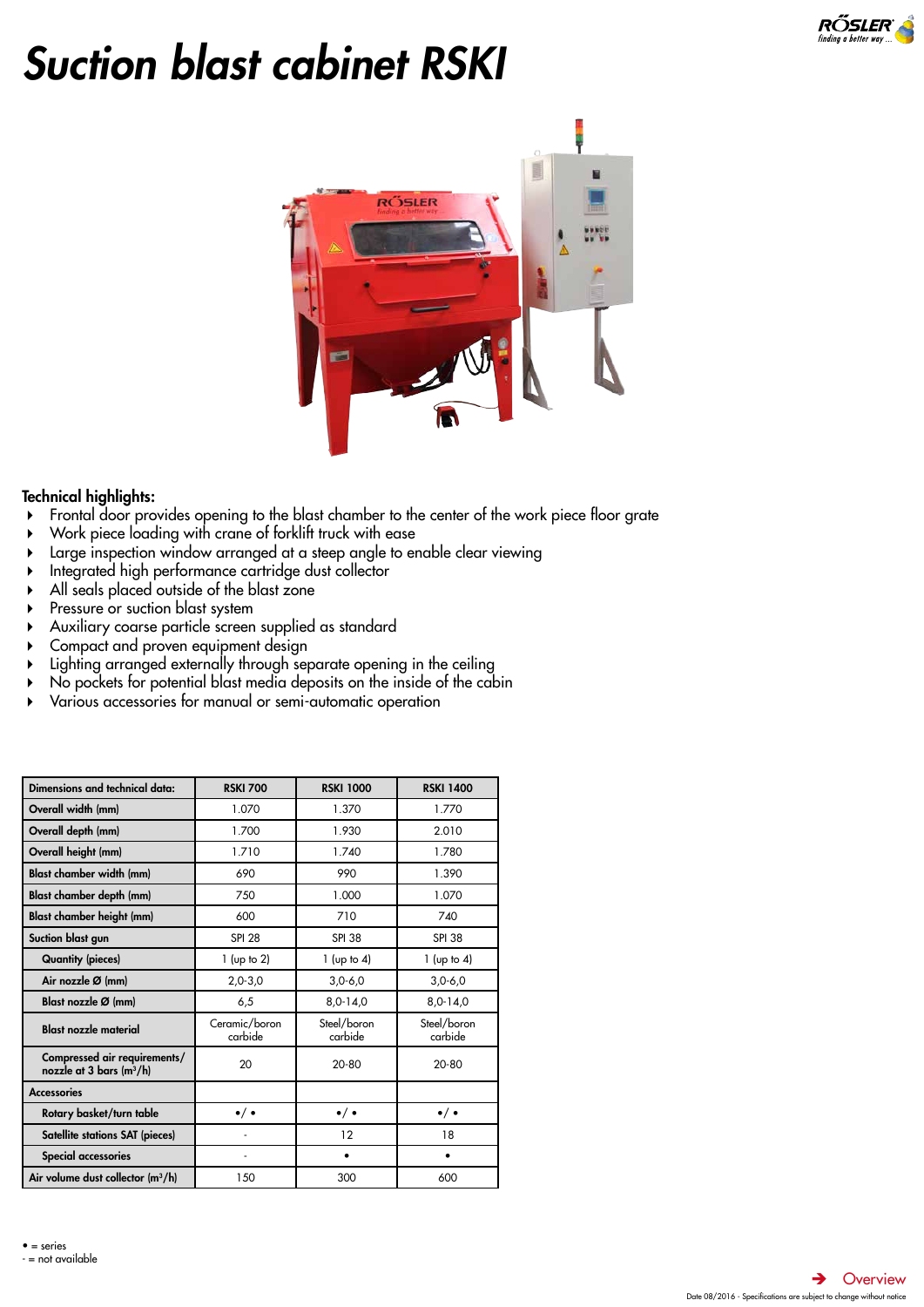

# <span id="page-2-0"></span>*Pressure blast cabinet RSKD*



- Frontal door provides opening for the blast chamber to the center of the work piece floor grate
- Work piece loading with crane of forklift truck with ease
- Large inspection window arranged at a steep angle to enable clear viewing
- Integrated high performance cartridge dust collector
- All seals placed outside of the blast zone
- Pressure or suction blast system
- Auxiliary coarse particle screen supplied as standard
- Compact and proven equipment design
- Lighting arranged externally through separate opening in the ceiling
- No pockets for potential blast media deposits on the inside of the cabin
- Various accessories for manual or semi-automatic operation

| Dimensions and technical data:                             | <b>RSKD 1000</b>       | <b>RSKD 1400</b>       |
|------------------------------------------------------------|------------------------|------------------------|
| Overall width (mm)                                         | 1.590                  | 2.010                  |
| Overall depth (mm)                                         | 2.840                  | 2.890                  |
| Overall height (mm)                                        | 2.480                  | 2.580                  |
| <b>Blast chamber width (mm)</b>                            | 990                    | 1.390                  |
| Blast chamber depth (mm)                                   | 1.000                  | 1.070                  |
| Blast chamber height (mm)                                  | 710                    | 740                    |
| Pressure blast gun                                         | <b>SPD 38</b>          | <b>SPD 38</b>          |
| <b>Quantity (pieces)</b>                                   | 1                      | 1                      |
| Blast nozzle $\varnothing$ (mm)                            | $8,0-14,0$             | $8,0-14,0$             |
| <b>Blast nozzle material</b>                               | Steel/boron<br>carbide | Steel/boron<br>carbide |
| Compressed air requirements/<br>nozzle at 3 bars $(m^3/h)$ | 115-335                | 115-335                |
| Volume of pressure pot (I)                                 | 25                     | 25                     |
| <b>Accessories</b>                                         |                        |                        |
| Pedestal, pressure pot                                     | ٠                      | ٠                      |
| Pressure pot located near the<br>cyclone                   |                        |                        |
| Rotary basket/turntable                                    | $\bullet/\bullet$      | $\bullet/ \bullet$     |
| Satellite stations SAT (pieces)                            | 12                     | 18                     |
| Air volume dust collector $(m^3/h)$                        | 1.000                  | 1.000                  |

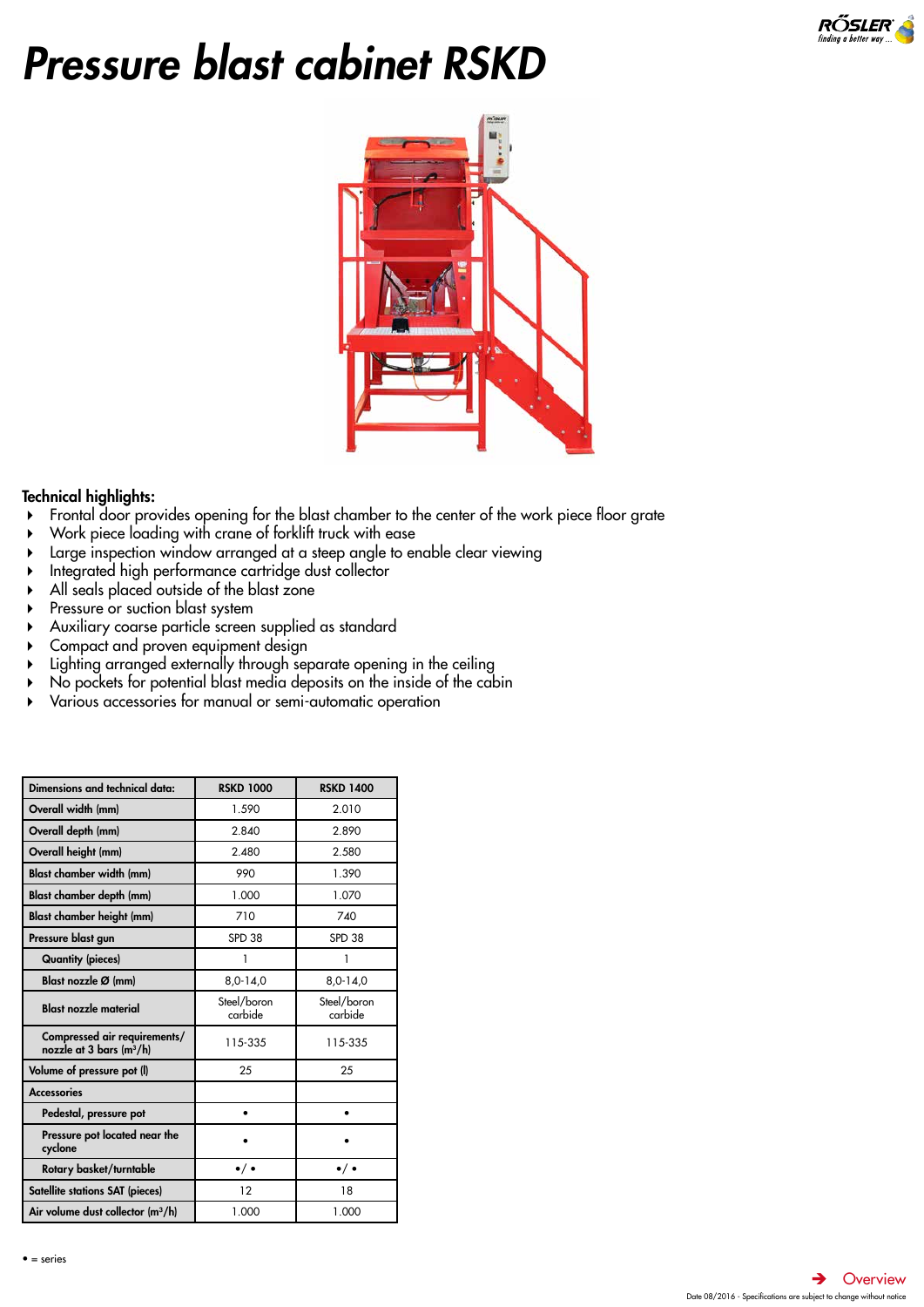

# <span id="page-3-0"></span>*Swing table blast machine RWT*



- Designed for processing of rotational symmetric work pieces, for example, gear components
- Fully automatic work piece loading/unloading possible
- Numerous tools for precise control of the complete blast process

| Dimensions and technical data:      | <b>RWT 1000</b>  | <b>RWT 1400</b>  |
|-------------------------------------|------------------|------------------|
| Overall width (mm)                  | 1.450            | 1.850            |
| Overall depth (mm)                  | 1.500            | 2.630            |
| Overall height (mm)                 | 3.050            | 3.050            |
| <b>Suction blasting</b>             |                  |                  |
| <b>Pressure blasting</b>            | $\circ$          | $\circ$          |
| Max. work piece size Ø (mm)         | $200 \times 400$ | $350 \times 400$ |
| Max. work piece weight (kg)         | 10               | 10               |
| <b>Quantity of workstations</b>     | $1 + 1$          | $1+1$            |
| Standard nozzle quantity (pieces)   |                  |                  |
| Single step movement                |                  |                  |
| Double step movement                |                  | $\circ$          |
| Air volume dust collector $(m^3/h)$ | 1.000            | 1.000            |

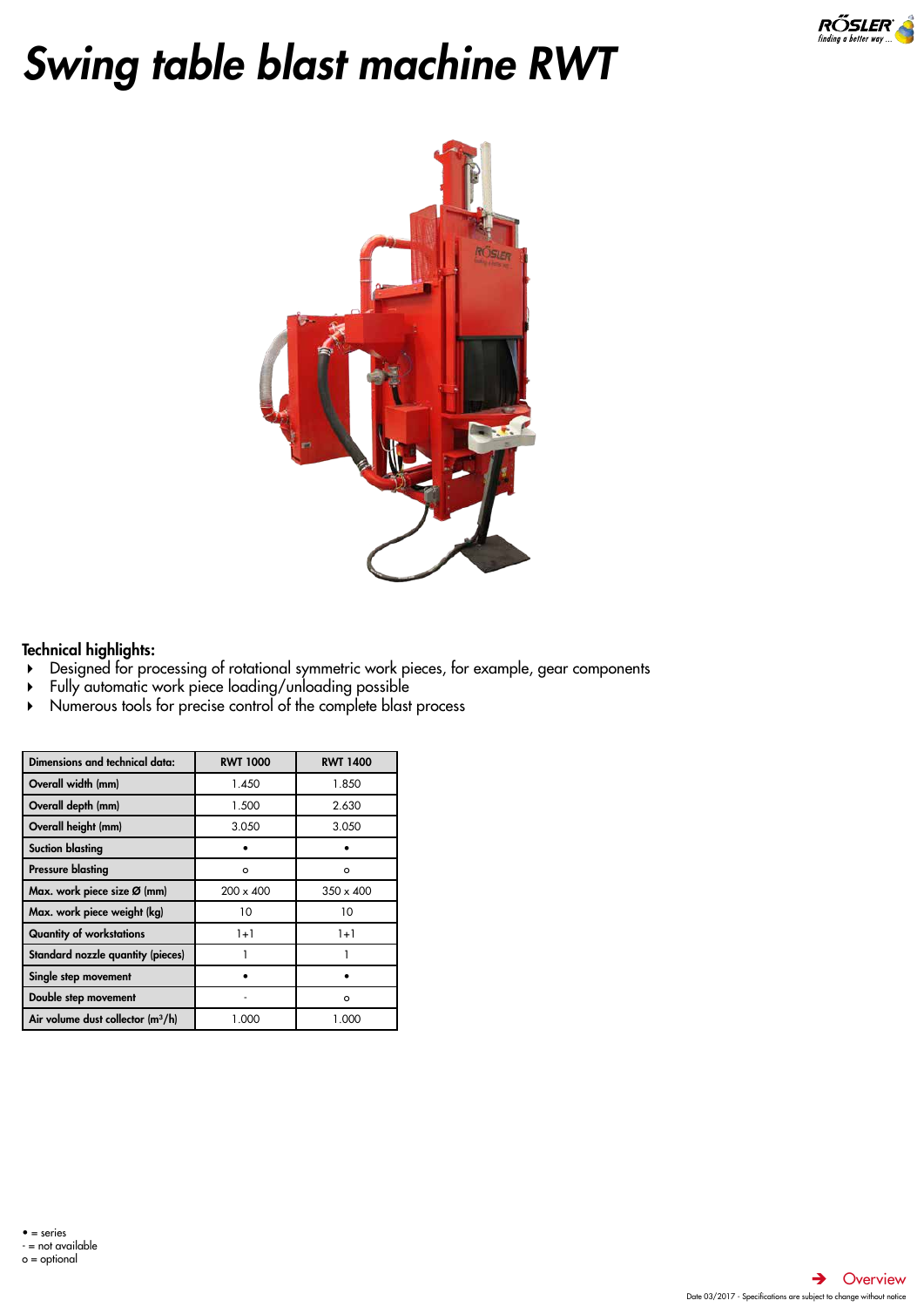

# <span id="page-4-0"></span>*Satellite table blast machine RSA*



- Designed for processing of rotational symmetric work pieces
- Fully automatic work piece loading/unloading possible
- Separate blow-off section
- Short cycle times possible
- **Large maintenance doors**
- Numerous tools for precise control of the complete blast process

| Dimensions and technical data:        | RSA 1400-S6      | <b>RSA 1400-S8</b> | RSA 1400-S10     | RSA 1400-S12     |
|---------------------------------------|------------------|--------------------|------------------|------------------|
| Overall width (mm)                    | 1.550            | 1.550              | 1.550            | 1.550            |
| Overall depth (mm)                    | 1.950            | 1.950              | 1.950            | 1.950            |
| Overall height (mm)                   | 2.650            | 2.650              | 2.650            | 2.650            |
| <b>Suction blasting</b>               |                  |                    |                  |                  |
| <b>Pressure blasting</b>              | $\circ$          | $\circ$            | o                | $\circ$          |
| Max. work piece size Ø (mm)           | $230 \times 300$ | $230 \times 300$   | $230 \times 300$ | $230 \times 300$ |
| Max. work piece weight (kg)           | 10               | 10                 | 10               | 10               |
| <b>Quantity of satellite stations</b> | 6                | 8                  | 10               | 12               |
| Standard nozzle quantity              | 4                | 4                  | 4                | 4                |
| Single step movement                  |                  |                    |                  |                  |
| Double step movement                  |                  | $\circ$            |                  |                  |
| Control panel with PLC                |                  |                    |                  |                  |
| Air volume dust collector $(m^3/h)$   | 2.000            | 2.000              | 2.000            | 2.000            |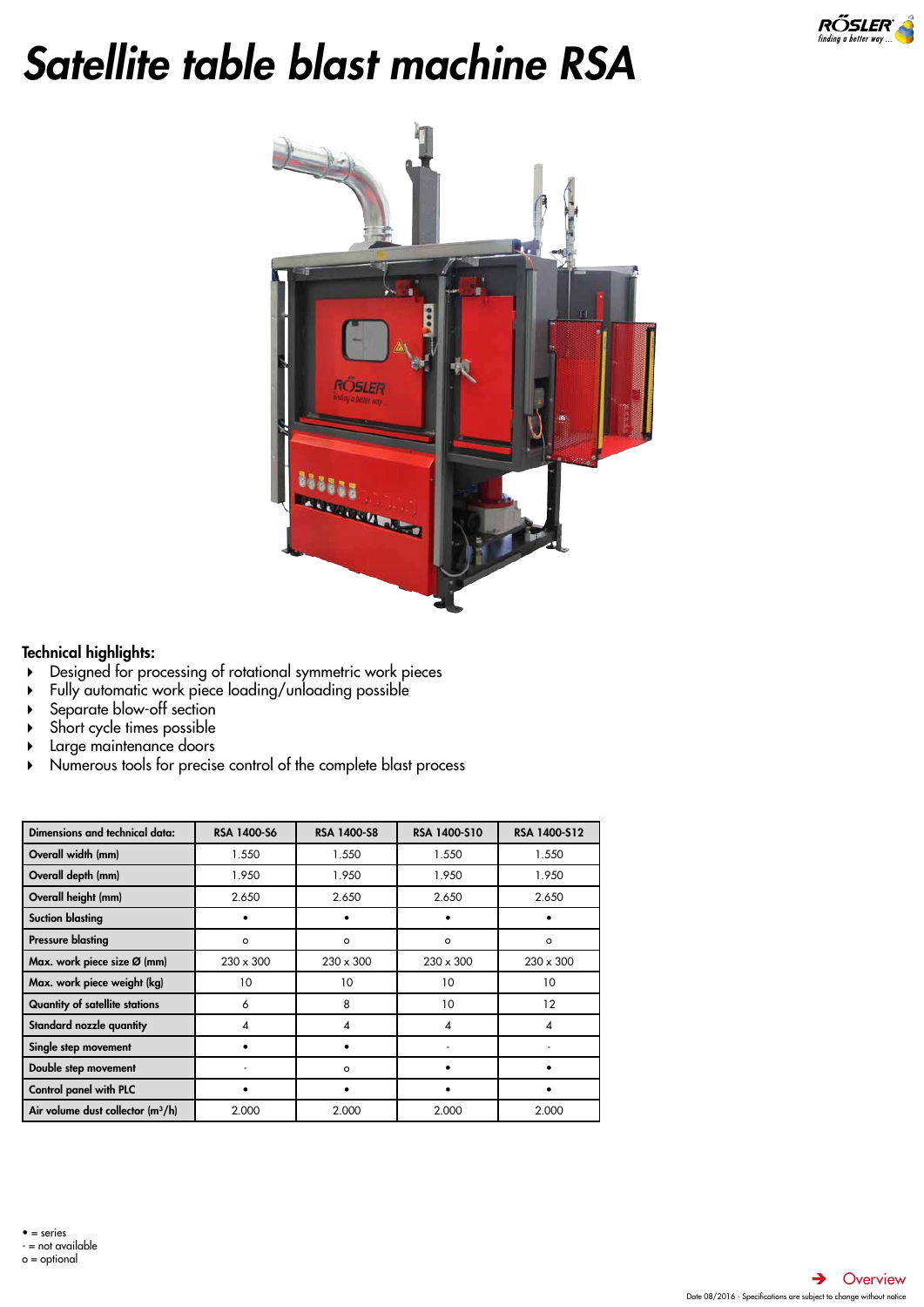

<span id="page-5-0"></span>



- The right machine size for every application
- Ideal for batch processing of work pieces that are not fragile
- Perforated transport belt made from rubber
- Perforation from 3-8 mm, depending on the work piece size & shape
- Many options for work piece loading/unloading
- Also available with a pressure blast system
- Depending on the application, also available with explosion protected or wet dust collectors

| <b>Technical data:</b>                       | RMBC 1.1-Inj.             | <b>RMBC 2.1-Inj.</b>      |
|----------------------------------------------|---------------------------|---------------------------|
| <b>Tumble belt</b>                           | perforated<br>rubber belt | perforated<br>rubber belt |
| Standard perforation size Ø (mm)             | 8                         | 8                         |
| <b>Blast gun</b>                             | <b>SPI 38</b>             | <b>SPI 38</b>             |
| <b>Nozzle quantity</b>                       | 6                         | 8                         |
| Max. batch size by volume (dm <sup>3</sup> ) | 90                        | 160                       |
| Max. batch size by weight (kg)               | 300                       | 400                       |
| Manual lift gate                             |                           |                           |
| Air volume dust collector $(m^3/h)$          | 2.000                     | 2.000                     |
| Max. single work piece weight (kg)           | 10                        | 10                        |
| Blast chamber width (mm)                     | 700                       | 900                       |

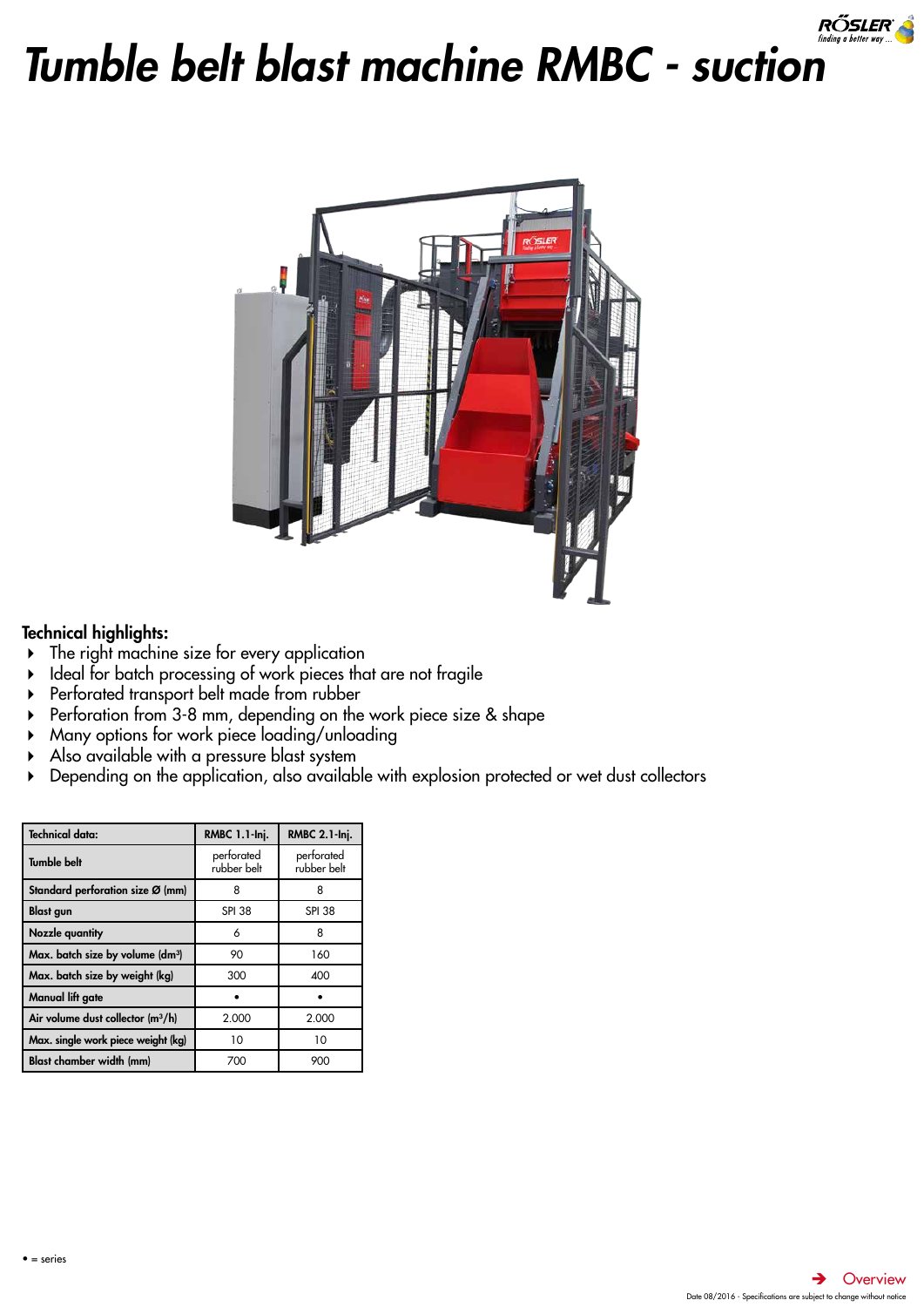

# <span id="page-6-0"></span>*Continuous feed belt blast machine RBD*



- Designed for large quantities of flat work pieces with simple geometry
- Also available with a suction blast system
- Blow-off station optional
- Depending on the application, also available with explosion protected or wet dust collectors

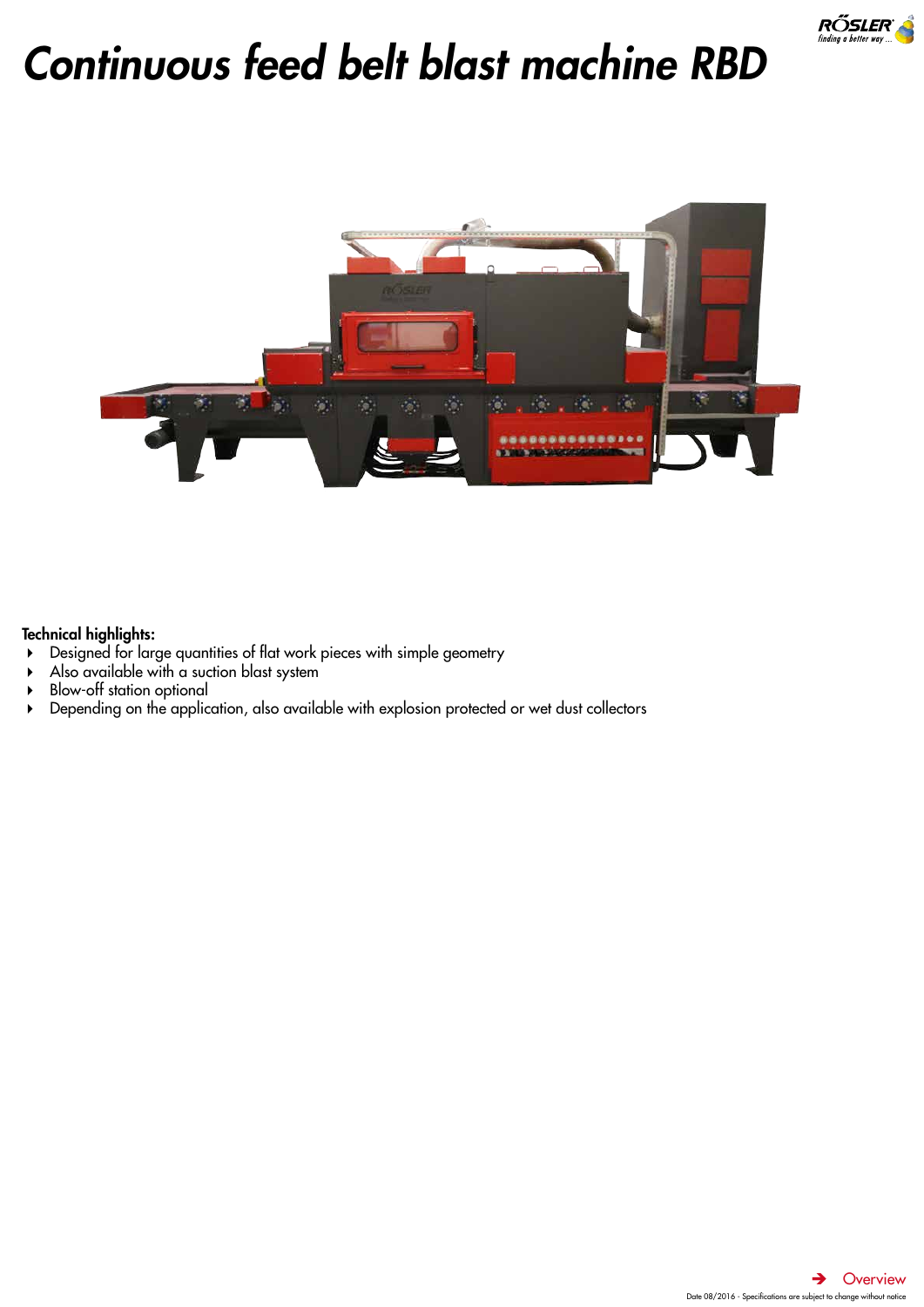

# <span id="page-7-0"></span>*Blast machine with lateral trolley ATT*



# Technical highlights:

- Designed for processing of rotational symmetrical but also more complex work pieces
- Separate blow-off section with protective sidewalls
- Easily accessible external load station
- Inflatable door seals prevent media and dust escaping to the environment
- Numerous tools for precise control of the complete blast process

| <b>Technical data:</b>                  | <b>ATT 1000</b>                      | ATT 1200                             | ATT 1500                             | <b>ATT 2000</b>                      |
|-----------------------------------------|--------------------------------------|--------------------------------------|--------------------------------------|--------------------------------------|
| Max. work piece size Ø (mm)             | $1.000 \times 1.000$                 | $1.200 \times 1.200$                 | $1.500 \times 1.500$                 | $2.000 \times 2.000$                 |
| Max. work piece weight (kg)             | 200                                  | 200                                  | 300                                  | 500                                  |
| <b>Blast process</b>                    | Flexible<br>configuration            | Flexible<br>configuration            | Flexible<br>configuration            | Flexible<br>configuration            |
| Control panel with PLC                  |                                      |                                      |                                      |                                      |
| <b>Automatic load station</b>           |                                      |                                      |                                      |                                      |
| Multi axis nozzle movement              |                                      |                                      |                                      |                                      |
| Robotic nozzle movement                 | $\circ$                              | $\Omega$                             | $\circ$                              | $\circ$                              |
| Precise positioning of the<br>turntable | $\circ$                              | $\circ$                              | $\circ$                              | $\circ$                              |
| Air volume dust collector $(m^3/h)$     | Adapted to the<br>respective process | Adapted to the<br>respective process | Adapted to the<br>respective process | Adapted to the<br>respective process |

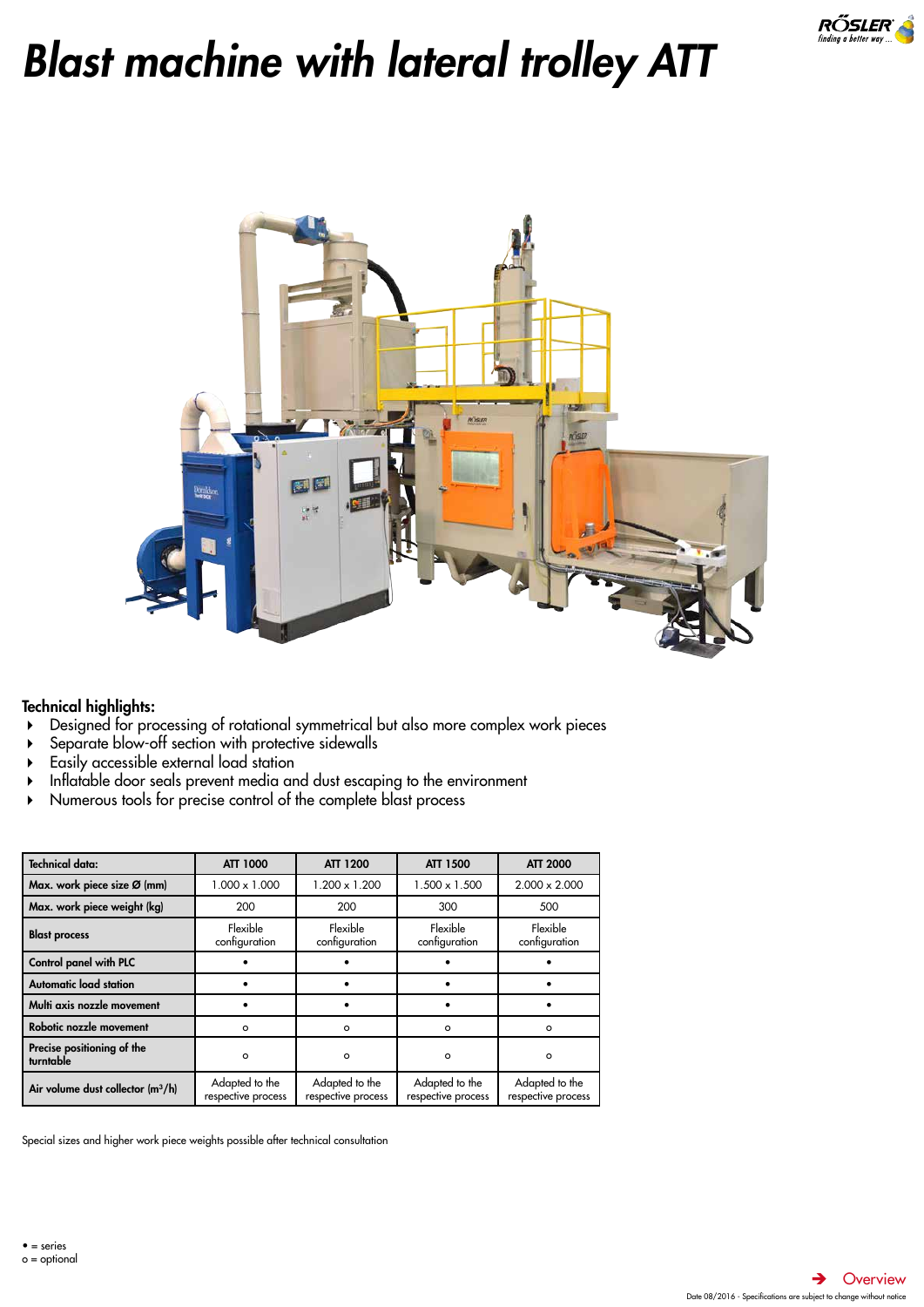

# <span id="page-8-0"></span>*Blast machine with swivel turntable AST*



## Technical highlights:

- Designed for processing of rotational symmetrical but also complex work pieces
- Design provides for use of an internal blasting lance
- Swivel turntable ensures easy accessibility
- Numerous tools for precise control of the complete blast process

| <b>Technical data:</b>               | <b>AST 800</b>                       | <b>AST 1000</b>                      | <b>AST 1200</b>                      | <b>AST 1500</b>                      |
|--------------------------------------|--------------------------------------|--------------------------------------|--------------------------------------|--------------------------------------|
| Max. work piece size Ø (mm)          | 800 x 1.000                          | $1.000 \times 1.000$                 | $1.200 \times 1.800$                 | $1.500 \times 2.000$                 |
| Max. work piece weight (kg)          | 150                                  | 200                                  | 250                                  | 300                                  |
| <b>Blast process</b>                 | Flexible<br>configuration            | Flexible<br>configuration            | Flexible<br>configuration            | Flexible<br>configuration            |
| Control panel with PLC               |                                      |                                      |                                      |                                      |
| Automatic swivel turntable           |                                      |                                      |                                      |                                      |
| Multi axis nozzle movement           |                                      |                                      |                                      |                                      |
| Robotic nozzle movement              | $\circ$                              | $\circ$                              | $\circ$                              | $\circ$                              |
| Satellite stations for the turntable | $\circ$                              | o                                    | $\circ$                              | $\circ$                              |
| <b>Internal blasting lance</b>       | $\Omega$                             | $\circ$                              | $\Omega$                             | $\circ$                              |
| Automatic tool change                |                                      | o                                    | $\circ$                              | $\circ$                              |
| Air volume dust collector $(m^3/h)$  | Adapted to the<br>respective process | Adapted to the<br>respective process | Adapted to the<br>respective process | Adapted to the<br>respective process |

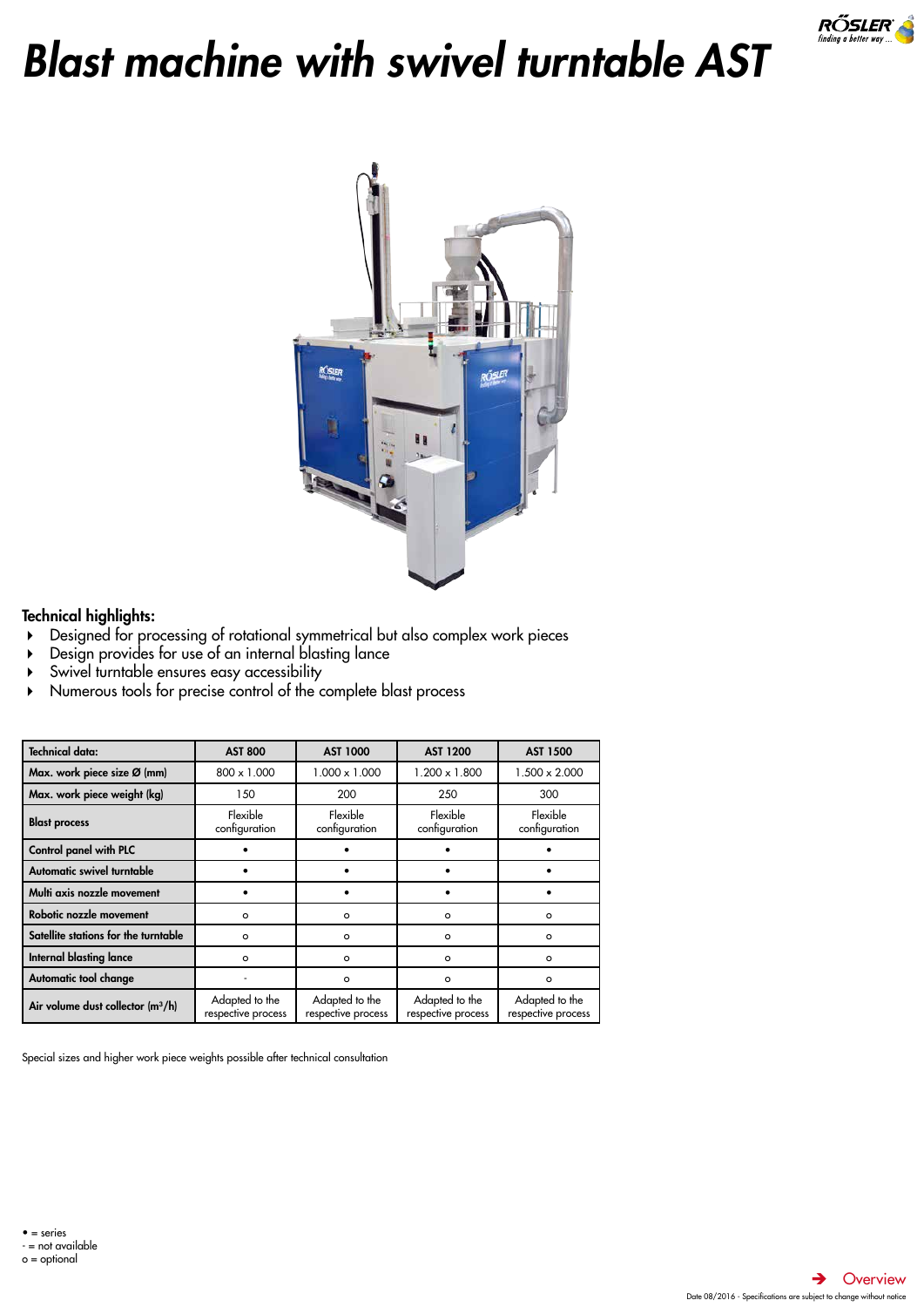

# <span id="page-9-0"></span>*Blast machine with L-shaped door ALS*



## Technical highlights:

- Designed for processing large work pieces
- Design provides for use of a horizontal internal blasting lance
- Design allows horizontal and vertical processing
- L-shaped door provides complete access to the blast chamber
- Numerous tools for precise control of the complete blast process

| <b>Technical data:</b>                        | <b>ALS 2000</b>                      | <b>ALS 3000</b>                      | <b>ALS 4000</b>                      |
|-----------------------------------------------|--------------------------------------|--------------------------------------|--------------------------------------|
| Max. work piece size (mm)                     | $2.000 \times 1.500 \times 1.500$    | $2.500 \times 2.000 \times 2.000$    | $3.000 \times 2.200 \times 2.200$    |
| Max. work piece weight (kg)                   | 500                                  | 1.000                                | 1.000                                |
| <b>Blast process</b>                          | Flexible configuration               | Flexible configuration               | Flexible configuration               |
| Control panel with PLC                        |                                      |                                      |                                      |
| Automatic sliding door                        |                                      |                                      |                                      |
| Robotic nozzle movement                       |                                      |                                      |                                      |
| Satellite stations for the turntable          | $\circ$                              | $\circ$                              | $\circ$                              |
| <b>Internal blasting lance</b>                | $\circ$                              | $\circ$                              | $\circ$                              |
| Automatic tool change                         |                                      | $\circ$                              | $\circ$                              |
| <b>Manual Blasting</b>                        | $\circ$                              | $\circ$                              | $\circ$                              |
| Air volume dust collector (m <sup>3</sup> /h) | Adapted to the<br>respective process | Adapted to the<br>respective process | Adapted to the<br>respective process |

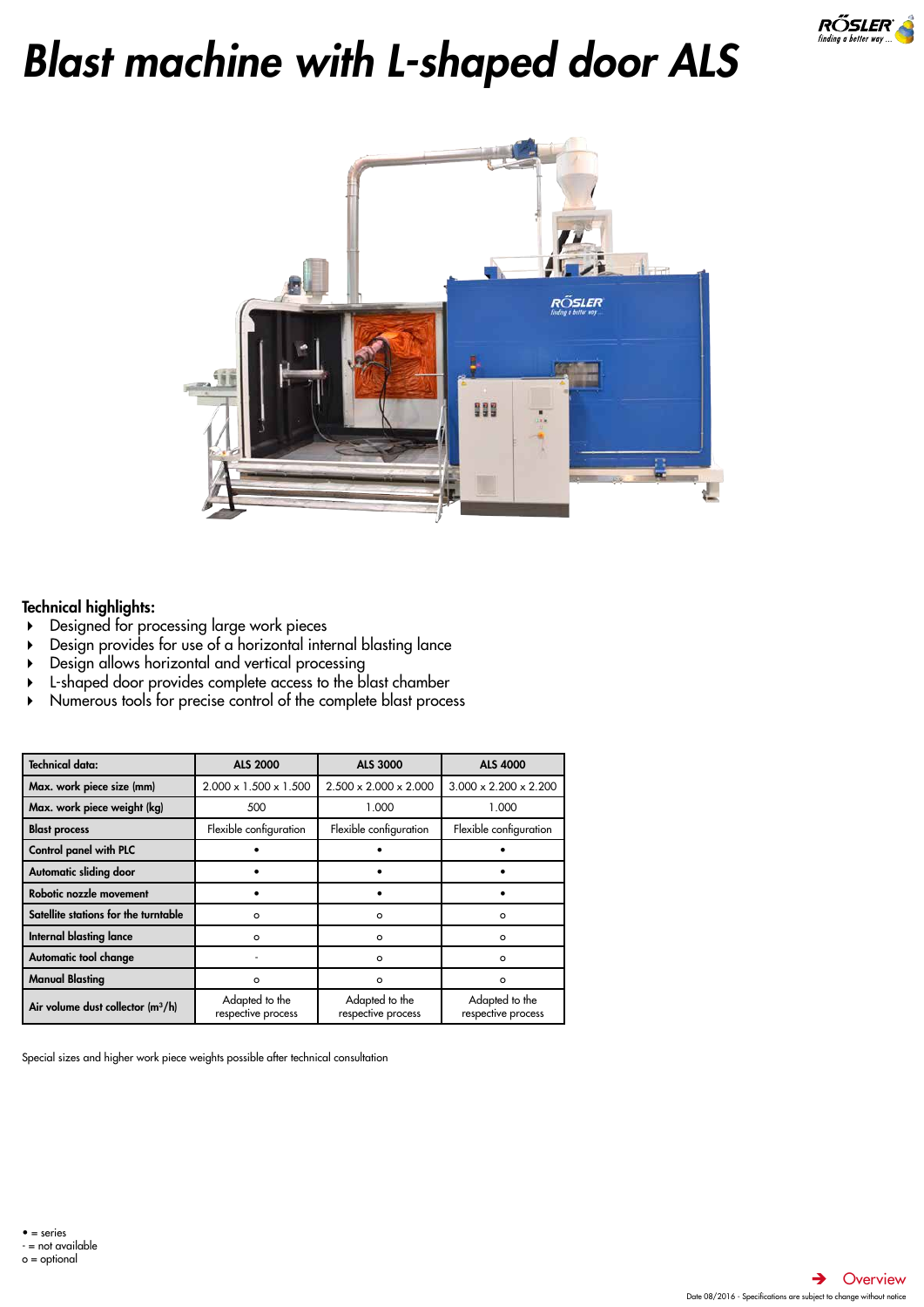

# <span id="page-10-0"></span>*Wet blast machine with revolving door ARD*



## Technical highlights:

- Designed for short cycle times and large work piece quantities
- Inflatable door seals prevent media and dust escaping to the environment
- Ergonomical load station facilitates work piece handling
- Numerous tools for precise control of the complete blast process

| <b>Technical data:</b>                             | <b>ARD 1400</b>                      | <b>ARD 2000</b>                      | <b>ARD 2500</b>                      | <b>ARD 3000</b>                      |
|----------------------------------------------------|--------------------------------------|--------------------------------------|--------------------------------------|--------------------------------------|
| Max. work piece size Ø (mm)                        | $500 \times 1.000$                   | $800 \times 1.000$                   | $1.000 \times 1.200$                 | $1.200 \times 1.200$                 |
| Max. work piece weight (kg)                        | 100                                  | 150                                  | 200                                  | 250                                  |
| <b>Blast process</b>                               | Flexible<br>configuration            | Flexible<br>configuration            | Flexible<br>configuration            | Flexible<br>configuration            |
| Control panel with PLC                             |                                      |                                      |                                      |                                      |
| Quantity of satellite stations per<br>180° segment | $1 - 4$                              | 1-4                                  | 1-6                                  | $1 - 8$                              |
| Multi axis nozzle movement                         |                                      |                                      |                                      |                                      |
| Robotic nozzle movement                            | $\circ$                              | $\circ$                              | $\circ$                              | $\circ$                              |
| Air volume dust collector $(m^3/h)$                | Adapted to the<br>respective process | Adapted to the<br>respective process | Adapted to the<br>respective process | Adapted to the<br>respective process |